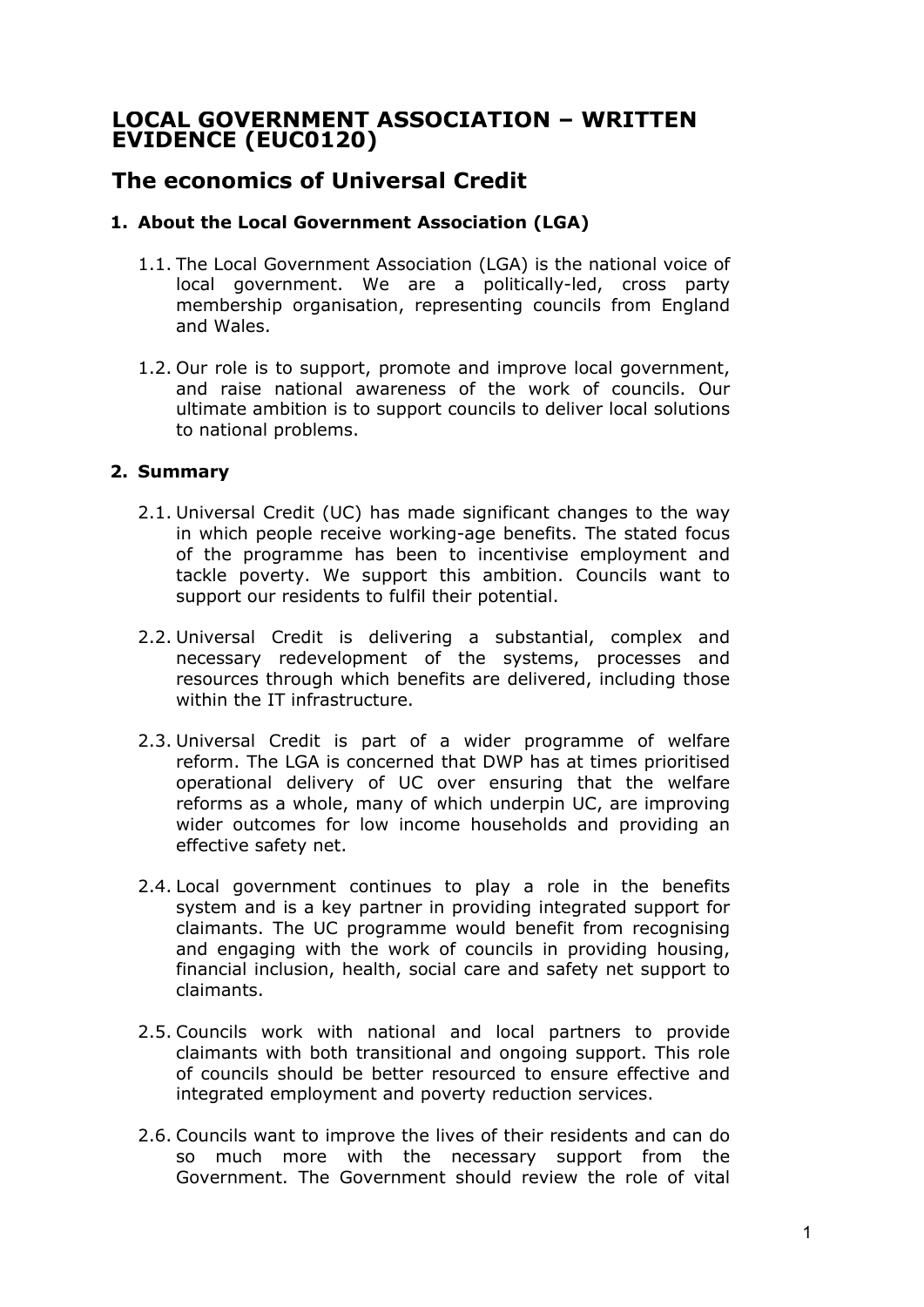discretionary funding for councils, including Discretionary Housing Payments (DHP) and put this funding on a more secure, long-term footing. We are also calling on the Government to reinstate separately identified funding for local welfare schemes. This will enable councils and their partners to continue vital work on housing, health, skills and financial inclusion that supports the role of work coaches and enables people to meet their claimant commitments and do well on UC.

- 2.7. The growing affordability gap of housing in many parts of the country is presenting councils with significant costs and challenges in meeting the needs of homeless and struggling households. Councils are concerned about the impact on their finances (for example from rent arrears, or the retention of housing benefit responsibilities), and the need to provide services and support to their residents. The Government should restore the Local Housing Allowance (LHA) rate to ensure that they enable people to access at least the 30th percentile of market rents.
- 2.8. Councils and housing providers in all sectors are seeing rent arrears increase when households move on to UC. We appreciate the changes that have been brought in by Government during UC implementation to attempt to address this issue. However, there are some challenges that remain both with the design of UC itself and the entitlements that underpin it, as well as in wider housing and employment policy, that mean that councils and households continue to face increasing levels of debt and arrears.
- 2.9. Successive national governments have sought to reform the employment and skills system over the last two decades, however we still have one of the most centralised systems in the developed world. This has led to the lack of a joined-up approach in supporting residents into employment. The UC programme should consider how best to integrate skills and employment support for local communities. The LGA has produced [Work](https://www.local.gov.uk/topics/employment-and-skills/work-local) [Local](https://www.local.gov.uk/topics/employment-and-skills/work-local) an ambitious but practical solution to improve employment and skills services through local publicprivate collaborations. In [Work](https://www.local.gov.uk/work-local-making-our-vision-reality) [Local:](https://www.local.gov.uk/work-local-making-our-vision-reality) [Making](https://www.local.gov.uk/work-local-making-our-vision-reality) [our](https://www.local.gov.uk/work-local-making-our-vision-reality) [vision](https://www.local.gov.uk/work-local-making-our-vision-reality) [a](https://www.local.gov.uk/work-local-making-our-vision-reality) [reality](https://www.local.gov.uk/work-local-making-our-vision-reality), the LGA sets out how the system should work and demonstrate clear benefits of this approach for residents, delivery organisations and the economy.

#### **3. How well has Universal Credit met its original objectives?**

- 3.1. The original stated intention of UC was to simplify the benefits system to make work pay.
- 3.2. The overarching policy aims were to<sup>i</sup>:
	- 3.2.1. Encourage more people into work and to make even small amounts of work pay and be seen to pay.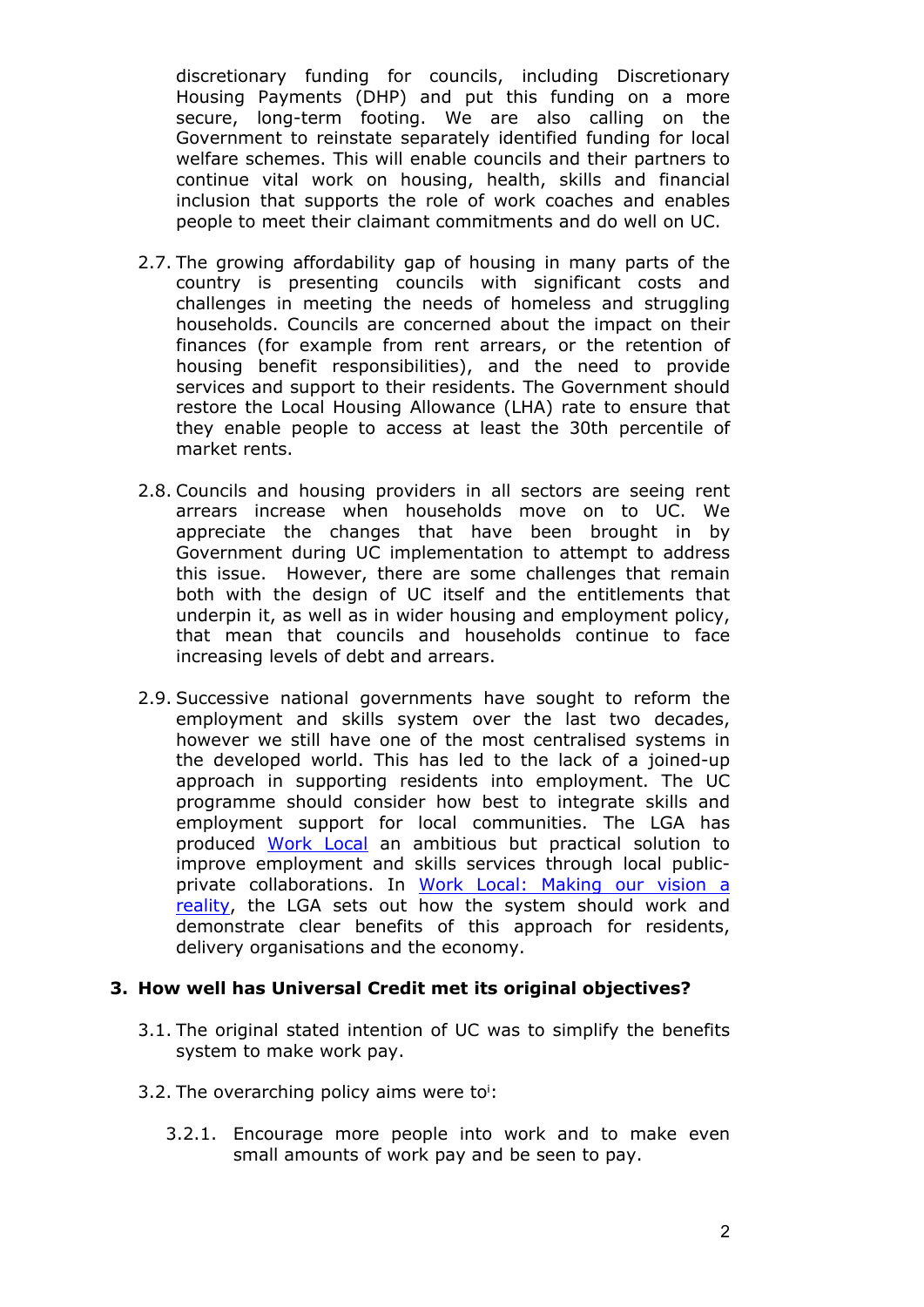- 3.2.2. Smooth the transition into work by offering a single benefit that removes the distinction between being in and out of work.
- 3.2.3. Offer a simpler support, with one system replacing multiple systems, therefore reducing administration costs and the propensity for fraud and error.
- 3.2.4. Tackle poverty both through increased take-up since the system will be simpler and from increased reward from employment for the customer.
- 3.3. The introduction of UC has included the design and implementation of a complex, large-scale new IT and human resource infrastructure to replace the systems and services that previously delivered a range of legacy benefits. The scale and complexity of the programme was significantly underestimated at the outset. This has led to delays in implementing UC. The original proposal was for the roll-out to be completed by October 2017. The current end-date is proposed to be September 2024.
- 3.4. This delay has had implications for councils, who were initially told that they would no longer be administering housing benefit after 2018. Although UC full service is now moving rapidly to scale, councils still administer housing benefit to a significant minority of the most complex cases, and to pension-age claimants. Councils have had to sustain and manage revenues and benefits services in the face of considerable ongoing uncertainty, and with a persistent shortfall in administration funding.
- 3.5. The UC programme, as it is currently managed by the Department for Work and Pensions (DWP), has robust and detailed operational and financial oversight. The LGA agrees with the DWP's position that the IT and administrative infrastructure for working-age benefits needed to be updated. On these terms, the programme can now be said to be moving decisively towards delivering as intended.
- 3.6. Whether UC is delivering its policy intention of incentivising employment and tackling poverty is a more difficult question to answer. We address this in more detail in our responses to the questions below.

#### **4. Were the original objectives and assumptions the right ones? How should they change?**

- 4.1. The UC programme is in its eighth year of delivery, its seventh Secretary of State and its third Prime Minister. It is therefore natural that its objectives and assumptions have shifted. The LGA does, however, have some persistent concerns:
	- 4.1.1. We understand the Department's need to ensure effective operational delivery within the UC programme,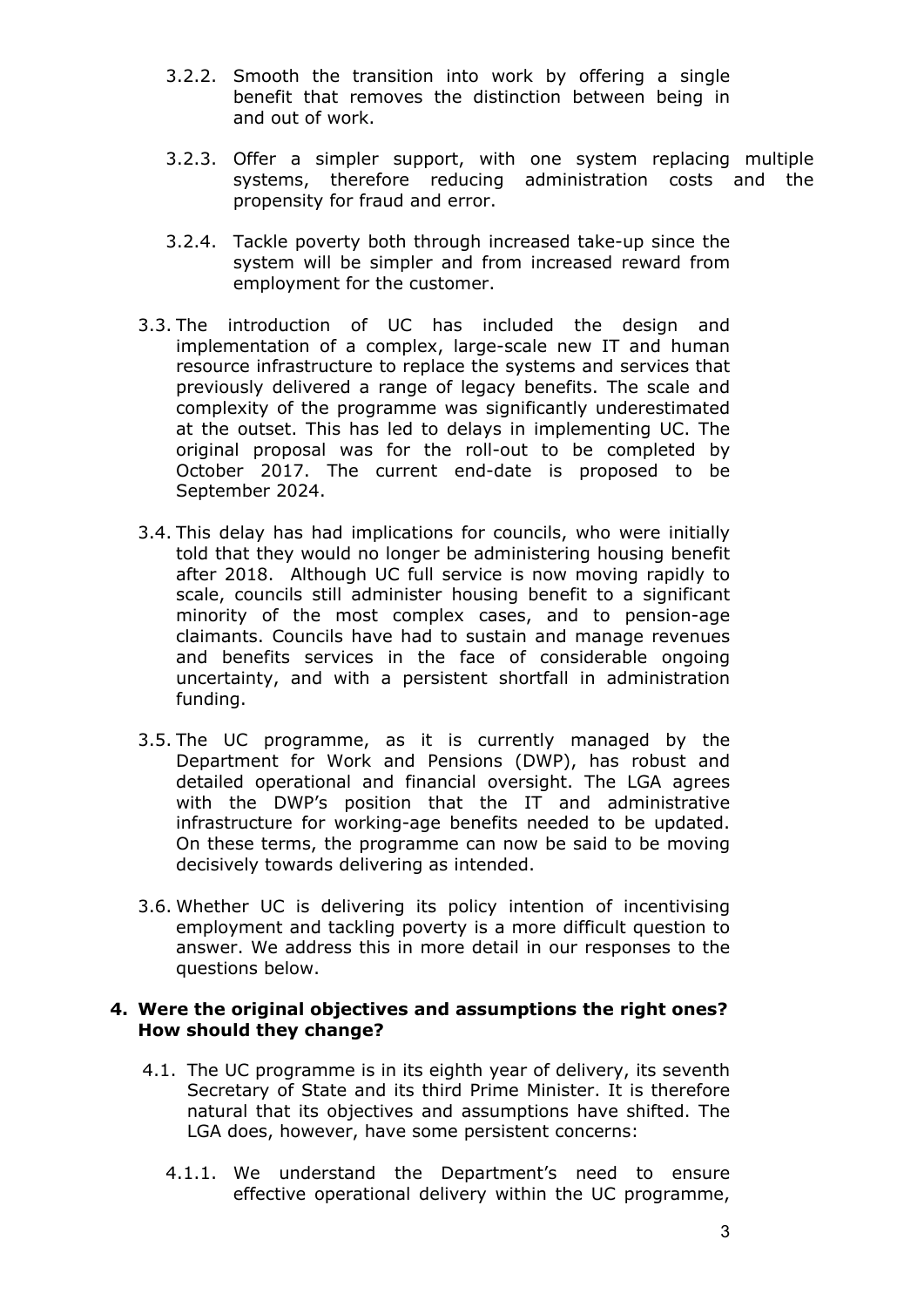however this has taken precedence over working with partners to review and secure broader policy outcomes, particularly when engaging with the LGA and councils. As leaders of places, councils are not only concerned about their role in delivering benefits, they are also concerned about the impact of welfare reform and UC implementation on their communities and wider service objectives.

- 4.1.2. We understand the Government's key focus is increasing employment prospects for UC claimants. However, it is our view that more attention and resource needs to be placed on the context for sustaining employment outcomes, in particular housing stability. We would also like to work with DWP both locally and nationally to improve both the quality and sustainability of employment. In-work conditionality is largely focused on reducing benefit spending rather than securing better long-term employment outcomes.
- 4.1.3. As UC implementation progresses, we are calling on the Government to ensure that it is developing the evidence base to support its view that UC has contributed to reduced unemployment. It must also look beyond reducing unemployment to recognise wider challenges with low pay, skills deficits and underemployment. Developing this evidence base could identify more effective and innovative ways to improve employment support and outcomes in partnership with councils.
- 4.1.4. UC Credit needs to be considered as part of a wider social security safety net that integrates with key services including housing and health. Councils face a number of pressures related to UC and welfare reform that can and should be better addressed through a more integrated approach. These include rent arrears, homelessness, mental health and financial exclusion.
- 4.1.5. We do not agree with assumptions that councils will have little involvement in the benefits system once UC is rolled-out. Councils continue to administer housing benefit to some of the most vulnerable claimants and administer discretionary housing payments. They have the statutory responsibility for housing UC claimants and provide social care and a wide range of other safety net services, which are affected by the benefits people receive, and that interact with support and advice that Work Coaches and the UC programme need to provide.
- 4.1.6. Councils commission and provide financial support and debt advice services for their residents. This sits as part of a wider cross-Government approach to address problem debt and reduce financial exclusion. UC places more financial responsibility on claimants than the legacy system. This is occurring at a time when many net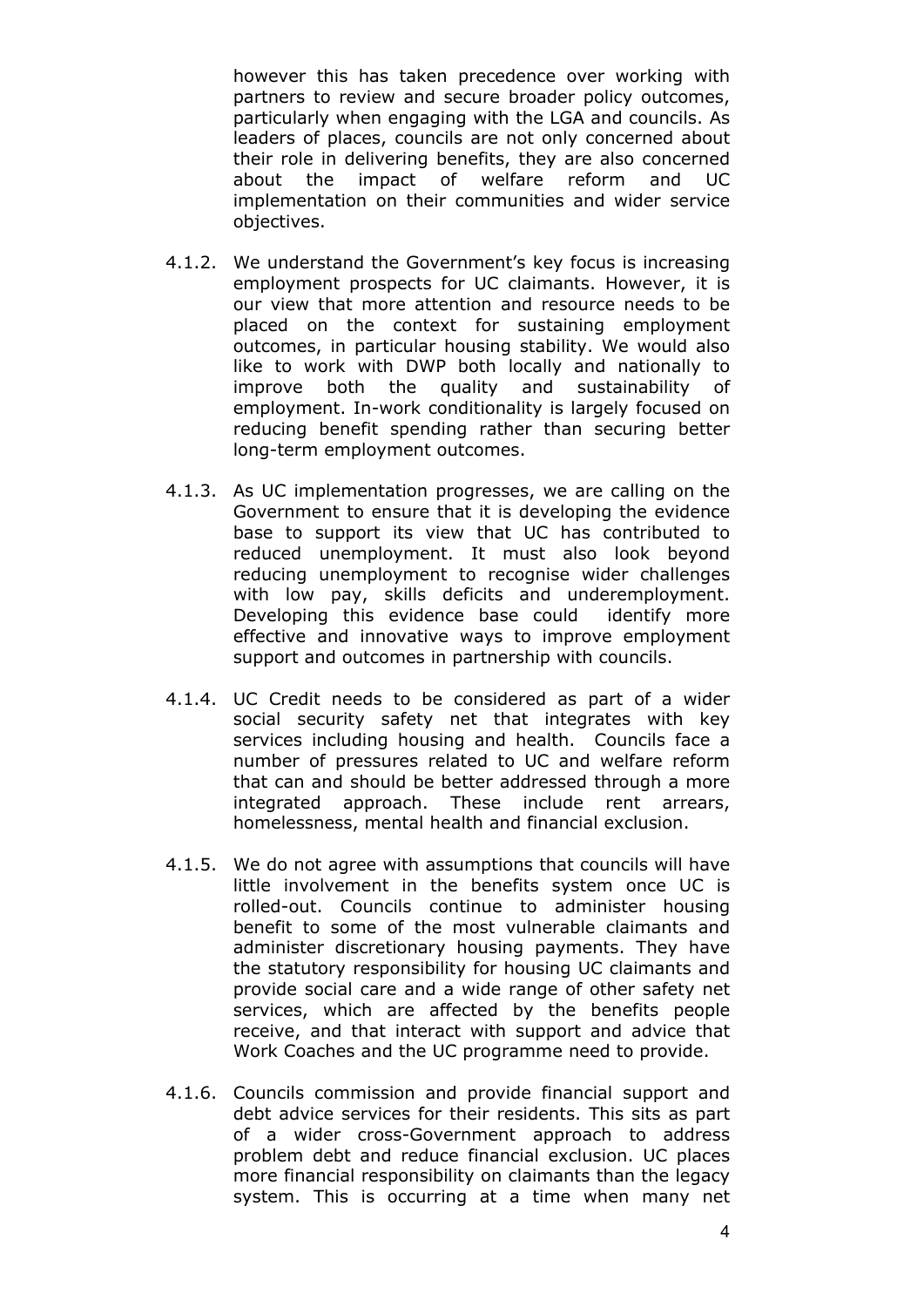household incomes may be lower or more precarious, due to factors such as the growth of the gig economy and high rents. The positive contribution of effective partnership working, and the fact that councils often have shared responsibility for the finances, wellbeing and employment outcomes of UC claimants needs to be more effectively recognised by the Government<sup>ii</sup>.

- 4.1.7. The original objectives and subsequent business case of UC did not place an emphasis on the importance of housing affordability and long-term financial wellbeing. Budgeting advances are helpful for some claimants, but they are not a solution for households who are in a sustained financial deficit. While many Jobcentres work effectively with councils, Voluntary and Community Sector (VCS) partners and housing providers to integrate housing and homelessness support with employment support, this is not consistent and is not viewed as a priority by the UC Programme. We are pleased that DWP has recently emphasised its intention to work more closely with the Ministry for Housing, Communities and Local Government (MHCLG) on housing and homelessness. We would also like to see the implication of housing availability and affordability recognised more effectively in the business case.
- 4.1.8. Peoples' ability to manage their income, develop their skills and progress in work depends on a wide range of other key factors including, stable housing, family relationships, physical and mental health and wellbeing, and accessible and affordable childcare. These are all key services that councils provide, it is therefore essential that this is considered when analysing the economic impacts of UC. It is also important that these services are funded accordingly.

#### **5. What have been the positive and negative economic effects of Universal Credit?**

- 5.1. One of the challenges for the LGA and councils engaging with Government on the design and implementation of UC has been the tendency for the scheme to be presented, on the one hand, purely as an improvement to existing IT and administrative processes for administering benefits; whilst, at the same time it is presented as a significant solution for the economy and labour-market. This is partly because 'Universal Credit' is presented in public discourse as the wide-ranging reform of all the working-age benefits that sit beneath and around it, for example tax credits and support for housing costs, both of which have significant effects in the wider economyiii.
- 5.2. Taking the narrower operational view of UC as a benefitsdelivery system, we do not feel it is possible or appropriate to assign positive or negative economic effects to the system alone. However, the OBR concludes that UC is more cost-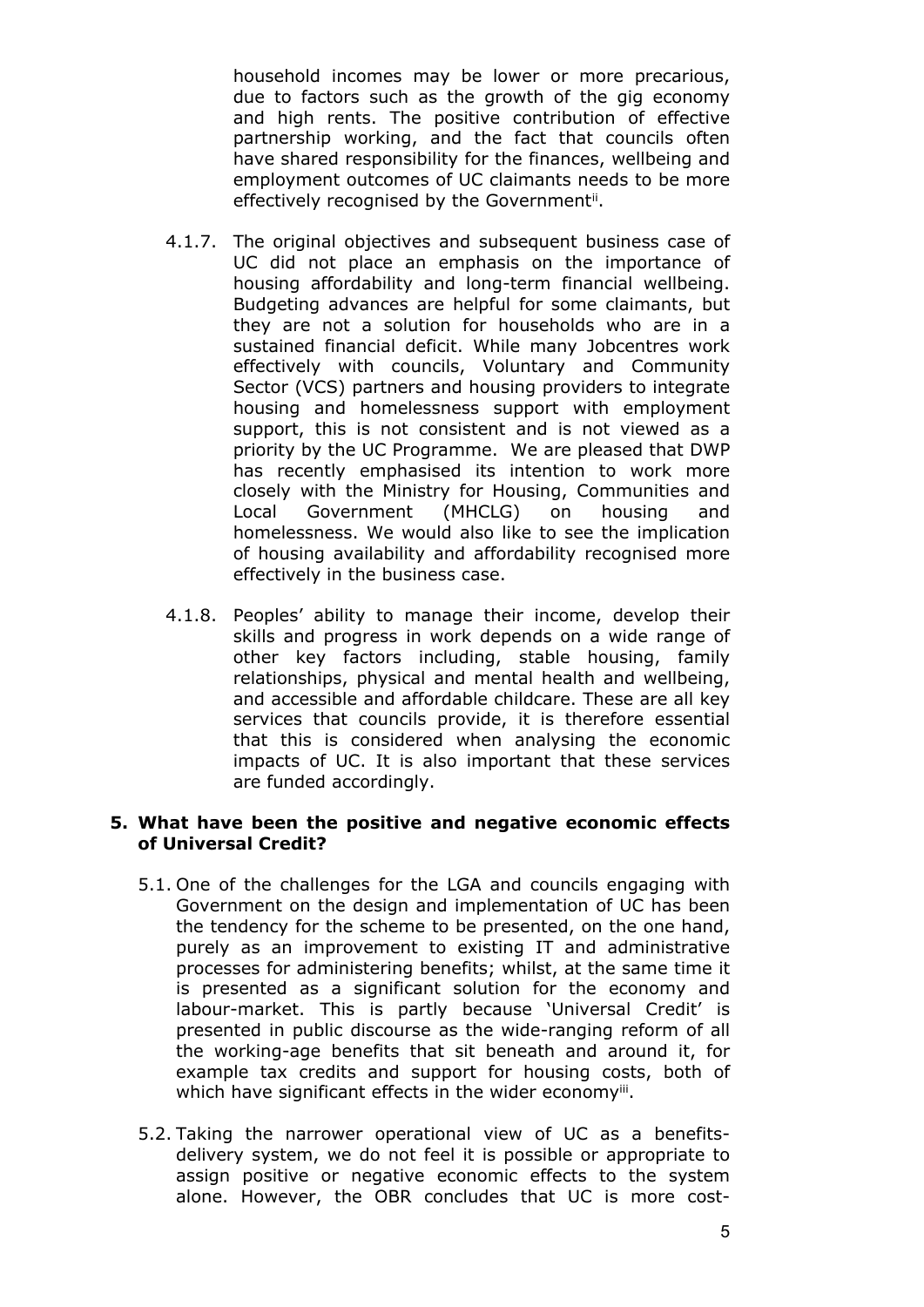efficient than the legacy systems that it is replacing<sup>iv</sup> and that it is a more efficient use of public money to spend funding on supporting claimants than on administering benefits.

- 5.3. There are economic implications when UC is viewed as a delivery mechanism for wider reforms to the working-age benefits system. Government has taken large amounts of money out of working-age benefits, reducing the generosity of financial support available to many low-income households in the process, without significantly reducing spending on benefits overall.
- 5.4. While this is attributable to a range of pressures<sup>v</sup>, evidence suggests that both the persistence of the skills deficit and high housing costs are likely to be factors. Simply reducing the generosity of benefits may need to be accompanied, therefore, by wider policy interventions on housing, education and the labour market to continue to reduce spending on social security as a share of GDP in the long term.
- 5.5. The LGA has highlighted that many 'savings' are, in fact, picked up as costs by councils, particularly in relation to housing, rent arrears and homelessness<sup>vi</sup>.
- 5.6. The LGA has proposed wider, more integrated solutions for improving outcomes for low-income households, and reducing demand for working-age benefits in the long term. Such examples would involve increasing the supply of affordable housing and giving freedoms and flexibilities to local councils that would better enable them to close the skills-gap.

#### **6. What effect has fiscal retrenchment had on the ability of Universal Credit to successfully deliver its objectives?**

- 6.1. We would absolutely agree that it is important the UC programme is able to deliver its over-arching objective to ensure that people are always 'better off in work'. It is the LGA's view that one of the most significant and overlooked implications of fiscal retrenchment has been the detrimental impact on councils' capacity and resources to meet the wider housing, health and support needs of UC claimants.
- 6.2. Councils and local partners deliver a huge range of vital safety net support services to low-income households. In many cases a UC claimant's ability to maintain their claim, progress in work, manage on a reduced income or meet the terms of their claimant commitment are down to 'safety net' support delivered and / or funded by the local councilvilyilli.
- 6.3. Fiscal retrenchment has significantly undermined the ability of many councils to provide the levels of support that claimants need, or to successfully mitigate the unintended consequences of UC policy as it progresses through a 'test and learn' approach. For those councils who prioritise this support because they know that it prevents hardship and improves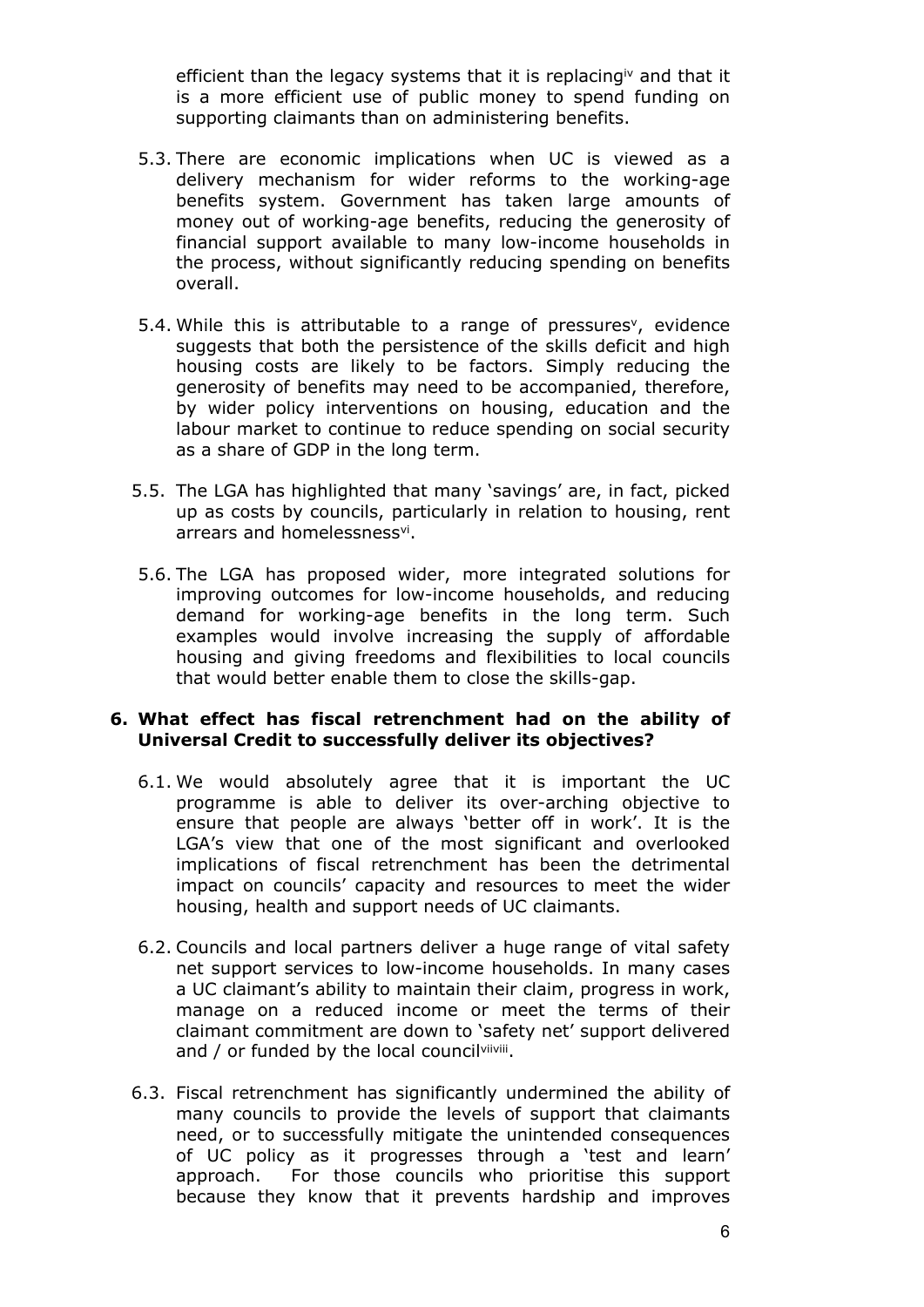outcomes, there is constant and continued uncertainty over their ability to continue to provide it in the long term.

6.4. There is also widespread concern about the expectations placed on Jobcentres and Work Coaches, and their ability to deliver appropriate levels of support, particularly to claimants with additional needs, in the current funding environment<sup>ix</sup>.

#### **7. Which claimants have benefited most from the Universal Credit reforms and which have lost out?**

- 7.1. UC is a more efficient and effective way of delivering working age benefits than the legacy systems it replaces and has the potential to work well for claimants who can understand their claimant commitments and understand and manage their online claim. Government highlights the fact that many households are 'better off on UC' than on legacy benefits. The caveat is that this is 'better off' in relation to legacy benefits now (as subject to the other welfare reforms) and not necessarily 'better off' as against the 2012 baseline.
- 7.2. A significant gap in the discussions around UC to date are the implications on housing and homelessness. This is partly because as set out above, there remains a degree of uncertainty about whether 'Universal Credit' refers primarily to an administrative process, or to the generosity and conditionality of the six underlying benefits it now encompasses (or both).
- 7.3. Some of the implications on housing and homelessness are directly attributable to UC design. There is considerable evidence that two aspects of UC design have led to increases in rent arrears. These are the wait for an initial payment, and the monthly payment direct to household (where rent would previously have gone directly to a landlord). The DWP has put measures in place to address these issues, by making it easier for households to claim a 'budgeting advance', and by making it easier for a claimant or 'trusted partner', such as the Work Coach or landlord, to request an 'alternative payment arrangement'. While these concessions are welcome, they do not alter the fact that debt and arrears are higher for households on Universal Credit than they were for those in receipt of housing benefit<sup> $\times$ </sup>.
- 7.4.Other measures such as the impact of the Benefit Cap, the twochild tax credits limit, or the four-year freeze to the Local Housing Allowance rate, are now often encompassed by UC but are also impacting on people who remain on legacy benefits.
- 7.5.It can be difficult to separate the effect of UC design from underlying welfare reform. This has led many researchers to highlight the importance of understanding the cumulative impacts of welfare reform on disadvantaged groups. These studies show that lone parents and disabled people are at particular risk of being hit by multiple reforms<sup>xi</sup>. Poor outcomes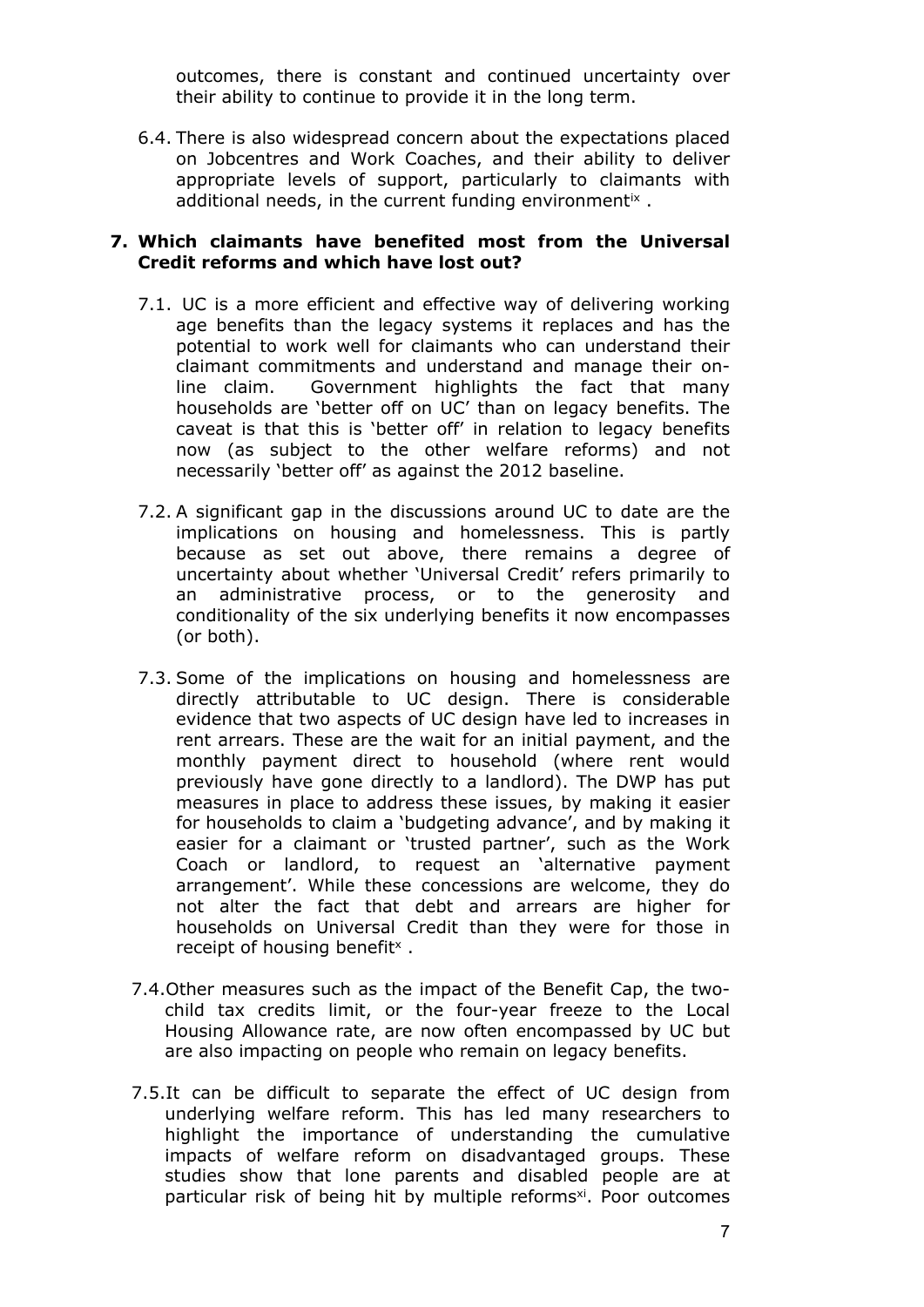for these groups are often compounded by reduced funding for local preventative and safety net services<sup>xii</sup>. The centralisation and 'simplification' of UC inherently benefits people who are more able to cope with a service that is delivered in this way. The removal of distinctions between in-work benefits and out-ofwork benefits should help people who are able to respond adaptably to more fluid labour markets by moving between lowpaid jobs, or who are working in the gig economy, and significant improvements to the online interface clearly benefit more IT literate claimants.

- 7.6. A major concern for the LGA and local councils is the ability of UC to work well for the significant minority of claimants who need additional help or support.
- 7.7. The UC Programme has yet to 'migrate' those claimants who have remained on legacy benefits throughout the roll-out of UC to date. The approach to supporting these claimants through their 'Move to UC' is currently being piloted on a small scale in Harrogate. We appreciate the careful 'test and learn' approach that the DWP is taking, but it is important that they properly recognise that these claimants are very often core users of council services such as supported housing, public health, mental health or social care. The Department has posed a particular question – 'who knows me?' in relation to these claimants – very often the answer to that question is 'the council'.
- 7.8. The ability of many households to manage on UC depends on a range non-statutory but necessary support provided by councils. The LGA's programme of work on ['Reshaping](https://www.local.gov.uk/reshaping-financial-support-how-local-authorities-can-help-support-low-income-households-financial) [financial](https://www.local.gov.uk/reshaping-financial-support-how-local-authorities-can-help-support-low-income-households-financial) [support'](https://www.local.gov.uk/reshaping-financial-support-how-local-authorities-can-help-support-low-income-households-financial) shows the potential benefits of enabling councils to target proactive support and preventative services for low income households to improve financial security. We remain concerned, as set out above, about the wider safety net, and the long-term funding position of local discretionary support such as Discretionary Housing Payment.
- 7.9. Evidence shows that 'Help to Claim' support provided by Citizens Advice is not always being signposted to effectively and does not always meet the needs of some claimants, for example those with mental health problems<sup>xiii</sup>.

#### **8. How has the world of work changed since the introduction of Universal Credit? Does Universal Credit's design adequately reflect the reality of low-paid work?**

8.1. The most recent UC Full Business Case stakes its cost-saving claims on increased employment, including returns to the Treasury from increased in-work conditionality<sup>xiv</sup>. The National Audit Office<sup>xv</sup> and others have noted that is difficult to isolate the impact of UC on employment outcomes, and that our record levels of employment are unlikely to be attributable to UC alone.<sup>xvi</sup>.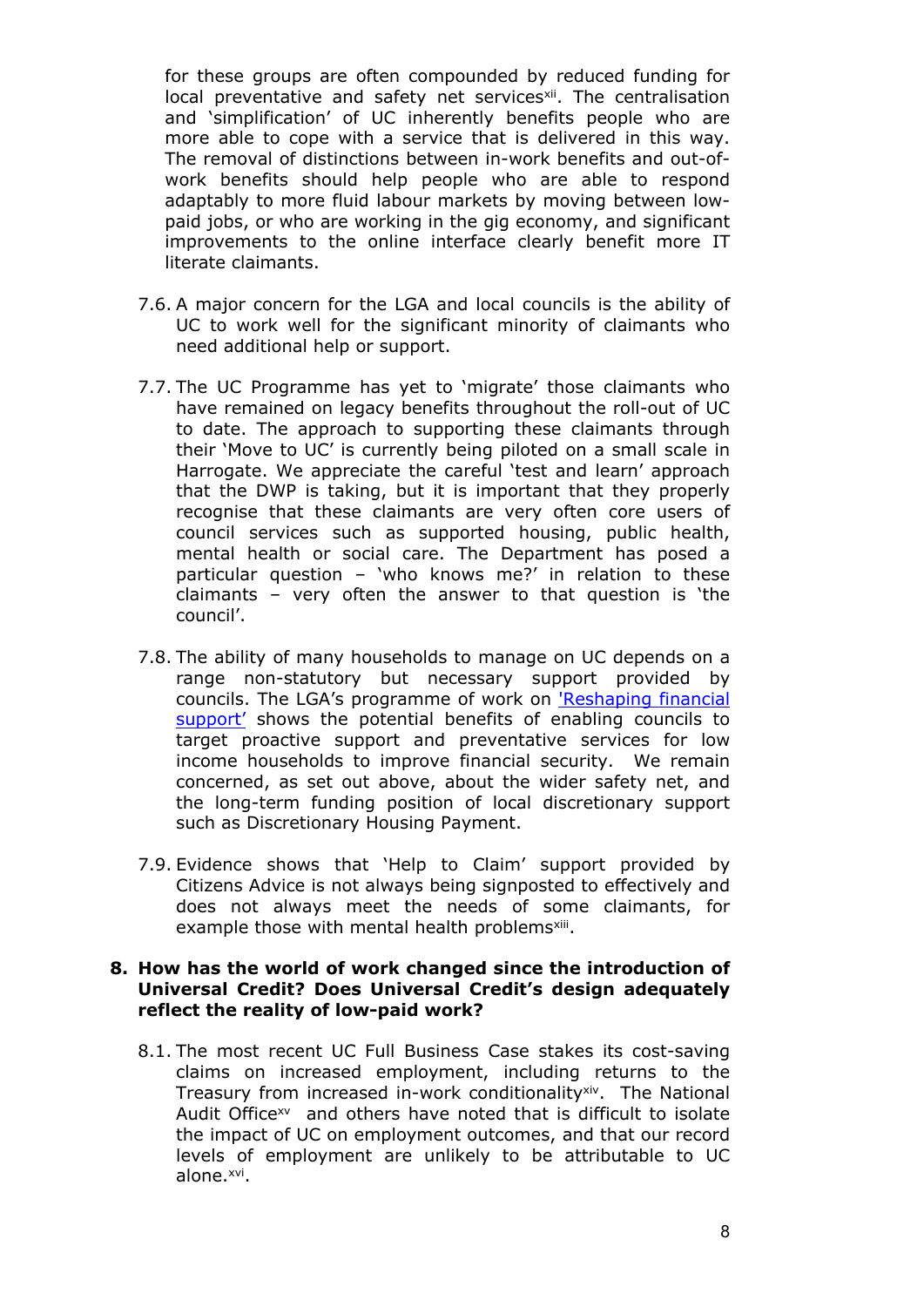- 8.2.There is concern that although we have high levels of employment, many in-work households are still experiencing poverty and financial hardship.<sup>xvii</sup> This call into question the ability of UC to 'tackle poverty through…increased reward from employment'.
- 8.3. A diverse selection of respondents to the House of Commons Work and Pensions Committee's inquiry into in-work progression within UC<sup>xviii</sup> noted that conditionality alone had minimal impact on claimants increasing their hours or income. The DWP's own Randomised Control Trial showed only modest impacts from conditionality, which depended on support that may not be replicable at scalexix. All respondents and witnesses to the Committee's inquiry identified a range of other barriers, in particular for parents and disabled people, which need to be addressed.
- 8.4. Many of those giving evidence to the Committee highlighted the limitations of JCP Work Coach support and proposed that support should be integrated more effectively across appropriately JCPs, councils and housing providers, in partnership with local employers.
- 8.5.This supports a range of detailed work carried out by the LGA on the need for a fully integrated and devolved funding for employment skills<sup>xx</sup>, and the potential economic and social benefits of enabling councils to address the skills deficit.
- 8.6.The LGA has produced [Work](https://www.local.gov.uk/topics/employment-and-skills/work-local) [Local](https://www.local.gov.uk/topics/employment-and-skills/work-local) an ambitious but practical programme to improve employment and skills services in England through local public-private collaborations. The scheme proposes a model for integrated employment and skills that meets the needs of both individual and employers. There are clear benefits to this approach – for residents, delivery organisations and the economy – in improving how employment and skills services respond to local needs and how they are organised and delivered locally.
- 8.7.Work Local sets out how the system should work for young people and adults. Across a medium-sized combined authority, for example, Work Local could result in 8,500 more people in work, additional fiscal benefits of £280 million and a benefit to the economy of £420 million each year. This approach is needed more than ever to tackle skills and employment challenges of the increasingly changing economies.
- 8.8. Recent analysis for the LGA reveals a growing skills gaps<sup>xxi</sup>. By 2030, it is estimates there will be a skills gap between our future workforce and those required by employers. Across England, it predicts that by 2030 there could be a shortage of two and half million high-skilled people and a surplus of six million intermediate or low skilled to available jobs. This shortfall of high-skilled people could risk future economic growth and an economic output of around £120 billion.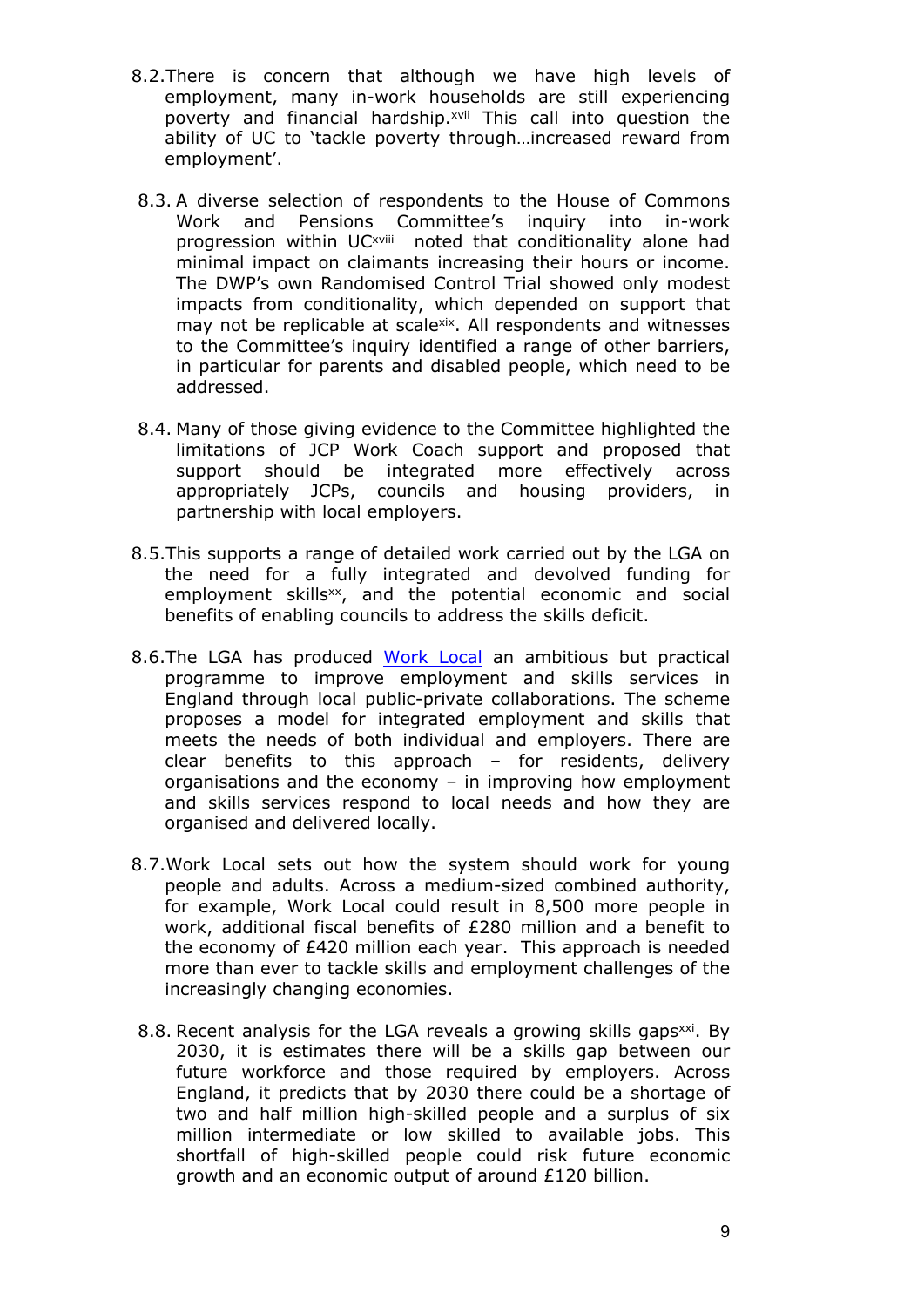8.9. This supports a range of detailed work carried out by the LGA on the need for properly integrated and devolved funding for employment and skills, and the potential economic and social benefits of enabling councils to address the skills deficit. This is a core stated objective of UC that it could be better enabled to deliver through effective engagement between the benefits system and councils, stakeholders and employers<sup>xxii</sup>.

#### **9. If Universal Credit does not adequately reflect the lived experiences of low-paid workers, how should it be reformed?**

- 9.1. UC places more financial responsibility on claimants. Evidence shows that some households struggle with the wait entailed by the initial assessment period. Budgeting advances are not suitable on their own for all households for example, due to pre-existing debt or poor budgeting skills. Changes in the wider employment market mean that many low-income households are coping with varying hours and fluctuating earnings, which although not a feature of UC per se, may make it harder for people to manage and adjust to monthly payments in arrears.
- 9.2. The LGA would like to see UC integrated much more thoroughly and effectively with integrated and locally-led approaches to improving outcomes for low income households across all aspects of service delivery including housing, health, social care and financial inclusion.

<sup>i</sup> [Universal](https://assets.publishing.service.gov.uk/government/uploads/system/uploads/attachment_data/file/180879/universal-credit-evaluation-framework.pdf) [Credit](https://assets.publishing.service.gov.uk/government/uploads/system/uploads/attachment_data/file/180879/universal-credit-evaluation-framework.pdf) [Evaluation](https://assets.publishing.service.gov.uk/government/uploads/system/uploads/attachment_data/file/180879/universal-credit-evaluation-framework.pdf) [Framework,](https://assets.publishing.service.gov.uk/government/uploads/system/uploads/attachment_data/file/180879/universal-credit-evaluation-framework.pdf) [DWP,](https://assets.publishing.service.gov.uk/government/uploads/system/uploads/attachment_data/file/180879/universal-credit-evaluation-framework.pdf) [December](https://assets.publishing.service.gov.uk/government/uploads/system/uploads/attachment_data/file/180879/universal-credit-evaluation-framework.pdf) [2012](https://assets.publishing.service.gov.uk/government/uploads/system/uploads/attachment_data/file/180879/universal-credit-evaluation-framework.pdf)

ii [Rolling](https://www.nao.org.uk/report/rolling-out-universal-credit/) [Out](https://www.nao.org.uk/report/rolling-out-universal-credit/) [Universal](https://www.nao.org.uk/report/rolling-out-universal-credit/) [Credit,](https://www.nao.org.uk/report/rolling-out-universal-credit/) [National](https://www.nao.org.uk/report/rolling-out-universal-credit/) [Audit](https://www.nao.org.uk/report/rolling-out-universal-credit/) [Office,](https://www.nao.org.uk/report/rolling-out-universal-credit/) [June](https://www.nao.org.uk/report/rolling-out-universal-credit/) [2018](https://www.nao.org.uk/report/rolling-out-universal-credit/)

iii [IFS](https://www.ifs.org.uk/publications/13936) [at](https://www.ifs.org.uk/publications/13936) [50:](https://www.ifs.org.uk/publications/13936) [The](https://www.ifs.org.uk/publications/13936) [future](https://www.ifs.org.uk/publications/13936) [of](https://www.ifs.org.uk/publications/13936) [benefits,](https://www.ifs.org.uk/publications/13936) [Institute](https://www.ifs.org.uk/publications/13936) [for](https://www.ifs.org.uk/publications/13936) [Fiscal](https://www.ifs.org.uk/publications/13936) [Studies,](https://www.ifs.org.uk/publications/13936) [February](https://www.ifs.org.uk/publications/13936) [2019](https://www.ifs.org.uk/publications/13936)

iv <https://obr.uk/box/universal-credit-and-the-legacy-benefits-in-2017-18/>

<sup>v</sup> [An](https://obr.uk/docs/dlm_uploads/An-OBR-guide-to-welfare-spending-March-2018.pdf) [OBR](https://obr.uk/docs/dlm_uploads/An-OBR-guide-to-welfare-spending-March-2018.pdf) [guide](https://obr.uk/docs/dlm_uploads/An-OBR-guide-to-welfare-spending-March-2018.pdf) [to](https://obr.uk/docs/dlm_uploads/An-OBR-guide-to-welfare-spending-March-2018.pdf) [welfare](https://obr.uk/docs/dlm_uploads/An-OBR-guide-to-welfare-spending-March-2018.pdf) [spending,](https://obr.uk/docs/dlm_uploads/An-OBR-guide-to-welfare-spending-March-2018.pdf) [Office](https://obr.uk/docs/dlm_uploads/An-OBR-guide-to-welfare-spending-March-2018.pdf) [for](https://obr.uk/docs/dlm_uploads/An-OBR-guide-to-welfare-spending-March-2018.pdf) [Budget](https://obr.uk/docs/dlm_uploads/An-OBR-guide-to-welfare-spending-March-2018.pdf) [Responsibility,](https://obr.uk/docs/dlm_uploads/An-OBR-guide-to-welfare-spending-March-2018.pdf) [March](https://obr.uk/docs/dlm_uploads/An-OBR-guide-to-welfare-spending-March-2018.pdf) [2018](https://obr.uk/docs/dlm_uploads/An-OBR-guide-to-welfare-spending-March-2018.pdf)

vi [Evidencing](https://www.local.gov.uk/sites/default/files/documents/Evidencing%20the%20link%20between%20the%20LHA%20freeze%20and%20homelessness-Full%20report-pub5Feb20.pdf) [the](https://www.local.gov.uk/sites/default/files/documents/Evidencing%20the%20link%20between%20the%20LHA%20freeze%20and%20homelessness-Full%20report-pub5Feb20.pdf) [link](https://www.local.gov.uk/sites/default/files/documents/Evidencing%20the%20link%20between%20the%20LHA%20freeze%20and%20homelessness-Full%20report-pub5Feb20.pdf) [between](https://www.local.gov.uk/sites/default/files/documents/Evidencing%20the%20link%20between%20the%20LHA%20freeze%20and%20homelessness-Full%20report-pub5Feb20.pdf) [the](https://www.local.gov.uk/sites/default/files/documents/Evidencing%20the%20link%20between%20the%20LHA%20freeze%20and%20homelessness-Full%20report-pub5Feb20.pdf) [LHA](https://www.local.gov.uk/sites/default/files/documents/Evidencing%20the%20link%20between%20the%20LHA%20freeze%20and%20homelessness-Full%20report-pub5Feb20.pdf) [freeze](https://www.local.gov.uk/sites/default/files/documents/Evidencing%20the%20link%20between%20the%20LHA%20freeze%20and%20homelessness-Full%20report-pub5Feb20.pdf) [and](https://www.local.gov.uk/sites/default/files/documents/Evidencing%20the%20link%20between%20the%20LHA%20freeze%20and%20homelessness-Full%20report-pub5Feb20.pdf) [homelessness,](https://www.local.gov.uk/sites/default/files/documents/Evidencing%20the%20link%20between%20the%20LHA%20freeze%20and%20homelessness-Full%20report-pub5Feb20.pdf) [Policy](https://www.local.gov.uk/sites/default/files/documents/Evidencing%20the%20link%20between%20the%20LHA%20freeze%20and%20homelessness-Full%20report-pub5Feb20.pdf) [in](https://www.local.gov.uk/sites/default/files/documents/Evidencing%20the%20link%20between%20the%20LHA%20freeze%20and%20homelessness-Full%20report-pub5Feb20.pdf) [Practice](https://www.local.gov.uk/sites/default/files/documents/Evidencing%20the%20link%20between%20the%20LHA%20freeze%20and%20homelessness-Full%20report-pub5Feb20.pdf) [for](https://www.local.gov.uk/sites/default/files/documents/Evidencing%20the%20link%20between%20the%20LHA%20freeze%20and%20homelessness-Full%20report-pub5Feb20.pdf) [the](https://www.local.gov.uk/sites/default/files/documents/Evidencing%20the%20link%20between%20the%20LHA%20freeze%20and%20homelessness-Full%20report-pub5Feb20.pdf) [LGA,](https://www.local.gov.uk/sites/default/files/documents/Evidencing%20the%20link%20between%20the%20LHA%20freeze%20and%20homelessness-Full%20report-pub5Feb20.pdf) [February](https://www.local.gov.uk/sites/default/files/documents/Evidencing%20the%20link%20between%20the%20LHA%20freeze%20and%20homelessness-Full%20report-pub5Feb20.pdf) [2020](https://www.local.gov.uk/sites/default/files/documents/Evidencing%20the%20link%20between%20the%20LHA%20freeze%20and%20homelessness-Full%20report-pub5Feb20.pdf)

vii [Low](https://www.trustforlondon.org.uk/publications/low-income-londoners-and-welfare-reform/) [income](https://www.trustforlondon.org.uk/publications/low-income-londoners-and-welfare-reform/) [Londoners](https://www.trustforlondon.org.uk/publications/low-income-londoners-and-welfare-reform/) [and](https://www.trustforlondon.org.uk/publications/low-income-londoners-and-welfare-reform/) [Welfare](https://www.trustforlondon.org.uk/publications/low-income-londoners-and-welfare-reform/) [Reform,](https://www.trustforlondon.org.uk/publications/low-income-londoners-and-welfare-reform/) [Policy](https://www.trustforlondon.org.uk/publications/low-income-londoners-and-welfare-reform/) [in](https://www.trustforlondon.org.uk/publications/low-income-londoners-and-welfare-reform/) [Practice](https://www.trustforlondon.org.uk/publications/low-income-londoners-and-welfare-reform/) [and](https://www.trustforlondon.org.uk/publications/low-income-londoners-and-welfare-reform/) [Trust](https://www.trustforlondon.org.uk/publications/low-income-londoners-and-welfare-reform/) [for](https://www.trustforlondon.org.uk/publications/low-income-londoners-and-welfare-reform/) [London,](https://www.trustforlondon.org.uk/publications/low-income-londoners-and-welfare-reform/) [June](https://www.trustforlondon.org.uk/publications/low-income-londoners-and-welfare-reform/) [2017](https://www.trustforlondon.org.uk/publications/low-income-londoners-and-welfare-reform/)

viii [Reshaping](https://www.local.gov.uk/reshaping-financial-support-how-local-authorities-can-help-support-low-income-households-financial) [financial](https://www.local.gov.uk/reshaping-financial-support-how-local-authorities-can-help-support-low-income-households-financial) [support,](https://www.local.gov.uk/reshaping-financial-support-how-local-authorities-can-help-support-low-income-households-financial) [LGA,](https://www.local.gov.uk/reshaping-financial-support-how-local-authorities-can-help-support-low-income-households-financial) [February](https://www.local.gov.uk/reshaping-financial-support-how-local-authorities-can-help-support-low-income-households-financial) [2019](https://www.local.gov.uk/reshaping-financial-support-how-local-authorities-can-help-support-low-income-households-financial)

ix [Supporting](https://www.nao.org.uk/report/supporting-disabled-people-to-work/) [disabled](https://www.nao.org.uk/report/supporting-disabled-people-to-work/) [people](https://www.nao.org.uk/report/supporting-disabled-people-to-work/) [to](https://www.nao.org.uk/report/supporting-disabled-people-to-work/) [work,](https://www.nao.org.uk/report/supporting-disabled-people-to-work/) [National](https://www.nao.org.uk/report/supporting-disabled-people-to-work/) [Audit](https://www.nao.org.uk/report/supporting-disabled-people-to-work/) [Office,](https://www.nao.org.uk/report/supporting-disabled-people-to-work/) [March](https://www.nao.org.uk/report/supporting-disabled-people-to-work/) [2019](https://www.nao.org.uk/report/supporting-disabled-people-to-work/)

<sup>x</sup> [Safe](http://www.smith-institute.org.uk/book/safe-as-houses-3-have-government-reforms-to-universal-credit-reduced-the-rent-arrears-of-southwarks-tenants/) [as](http://www.smith-institute.org.uk/book/safe-as-houses-3-have-government-reforms-to-universal-credit-reduced-the-rent-arrears-of-southwarks-tenants/) [Houses](http://www.smith-institute.org.uk/book/safe-as-houses-3-have-government-reforms-to-universal-credit-reduced-the-rent-arrears-of-southwarks-tenants/) [3,](http://www.smith-institute.org.uk/book/safe-as-houses-3-have-government-reforms-to-universal-credit-reduced-the-rent-arrears-of-southwarks-tenants/) [Smith](http://www.smith-institute.org.uk/book/safe-as-houses-3-have-government-reforms-to-universal-credit-reduced-the-rent-arrears-of-southwarks-tenants/) [Institute,](http://www.smith-institute.org.uk/book/safe-as-houses-3-have-government-reforms-to-universal-credit-reduced-the-rent-arrears-of-southwarks-tenants/) [August](http://www.smith-institute.org.uk/book/safe-as-houses-3-have-government-reforms-to-universal-credit-reduced-the-rent-arrears-of-southwarks-tenants/) [2019](http://www.smith-institute.org.uk/book/safe-as-houses-3-have-government-reforms-to-universal-credit-reduced-the-rent-arrears-of-southwarks-tenants/) (see also Safe as Houses 1 and 2)

xi [The](https://www.equalityhumanrights.com/en/publication-download/cumulative-impact-tax-and-welfare-reforms) [cumulative](https://www.equalityhumanrights.com/en/publication-download/cumulative-impact-tax-and-welfare-reforms) [impact](https://www.equalityhumanrights.com/en/publication-download/cumulative-impact-tax-and-welfare-reforms) [of](https://www.equalityhumanrights.com/en/publication-download/cumulative-impact-tax-and-welfare-reforms) [tax](https://www.equalityhumanrights.com/en/publication-download/cumulative-impact-tax-and-welfare-reforms) [and](https://www.equalityhumanrights.com/en/publication-download/cumulative-impact-tax-and-welfare-reforms) [welfare](https://www.equalityhumanrights.com/en/publication-download/cumulative-impact-tax-and-welfare-reforms) [reforms,](https://www.equalityhumanrights.com/en/publication-download/cumulative-impact-tax-and-welfare-reforms) [Equality](https://www.equalityhumanrights.com/en/publication-download/cumulative-impact-tax-and-welfare-reforms) [and](https://www.equalityhumanrights.com/en/publication-download/cumulative-impact-tax-and-welfare-reforms) [Human](https://www.equalityhumanrights.com/en/publication-download/cumulative-impact-tax-and-welfare-reforms) [Rights](https://www.equalityhumanrights.com/en/publication-download/cumulative-impact-tax-and-welfare-reforms) [Commission,](https://www.equalityhumanrights.com/en/publication-download/cumulative-impact-tax-and-welfare-reforms) [March](https://www.equalityhumanrights.com/en/publication-download/cumulative-impact-tax-and-welfare-reforms) [2018](https://www.equalityhumanrights.com/en/publication-download/cumulative-impact-tax-and-welfare-reforms)

xii [The](https://www.local.gov.uk/cumulative-impacts-welfare-reform-national-picture) [cumulative](https://www.local.gov.uk/cumulative-impacts-welfare-reform-national-picture) [impacts](https://www.local.gov.uk/cumulative-impacts-welfare-reform-national-picture) [of](https://www.local.gov.uk/cumulative-impacts-welfare-reform-national-picture) [welfare](https://www.local.gov.uk/cumulative-impacts-welfare-reform-national-picture) [reform](https://www.local.gov.uk/cumulative-impacts-welfare-reform-national-picture) [–](https://www.local.gov.uk/cumulative-impacts-welfare-reform-national-picture) [a](https://www.local.gov.uk/cumulative-impacts-welfare-reform-national-picture) [national](https://www.local.gov.uk/cumulative-impacts-welfare-reform-national-picture) [picture,](https://www.local.gov.uk/cumulative-impacts-welfare-reform-national-picture) [LGA,](https://www.local.gov.uk/cumulative-impacts-welfare-reform-national-picture) [November](https://www.local.gov.uk/cumulative-impacts-welfare-reform-national-picture) [2017](https://www.local.gov.uk/cumulative-impacts-welfare-reform-national-picture)

xiii [Understanding](https://www.salvationarmy.org.uk/files/finalucpapersinglespreadpdf/download?token=c8jQnA0M) [benefits](https://www.salvationarmy.org.uk/files/finalucpapersinglespreadpdf/download?token=c8jQnA0M) [and](https://www.salvationarmy.org.uk/files/finalucpapersinglespreadpdf/download?token=c8jQnA0M) [mental](https://www.salvationarmy.org.uk/files/finalucpapersinglespreadpdf/download?token=c8jQnA0M) [health,](https://www.salvationarmy.org.uk/files/finalucpapersinglespreadpdf/download?token=c8jQnA0M) [Salvation](https://www.salvationarmy.org.uk/files/finalucpapersinglespreadpdf/download?token=c8jQnA0M) [Army,](https://www.salvationarmy.org.uk/files/finalucpapersinglespreadpdf/download?token=c8jQnA0M) [February](https://www.salvationarmy.org.uk/files/finalucpapersinglespreadpdf/download?token=c8jQnA0M) [2020](https://www.salvationarmy.org.uk/files/finalucpapersinglespreadpdf/download?token=c8jQnA0M)

xiv [Universal](https://assets.publishing.service.gov.uk/government/uploads/system/uploads/attachment_data/file/725477/uc-business-case-summary.pdf) [Credit](https://assets.publishing.service.gov.uk/government/uploads/system/uploads/attachment_data/file/725477/uc-business-case-summary.pdf) [Programme](https://assets.publishing.service.gov.uk/government/uploads/system/uploads/attachment_data/file/725477/uc-business-case-summary.pdf) [Full](https://assets.publishing.service.gov.uk/government/uploads/system/uploads/attachment_data/file/725477/uc-business-case-summary.pdf) [Business](https://assets.publishing.service.gov.uk/government/uploads/system/uploads/attachment_data/file/725477/uc-business-case-summary.pdf) [Case](https://assets.publishing.service.gov.uk/government/uploads/system/uploads/attachment_data/file/725477/uc-business-case-summary.pdf) [Summary,](https://assets.publishing.service.gov.uk/government/uploads/system/uploads/attachment_data/file/725477/uc-business-case-summary.pdf) [DWP,](https://assets.publishing.service.gov.uk/government/uploads/system/uploads/attachment_data/file/725477/uc-business-case-summary.pdf) [June](https://assets.publishing.service.gov.uk/government/uploads/system/uploads/attachment_data/file/725477/uc-business-case-summary.pdf) [2018](https://assets.publishing.service.gov.uk/government/uploads/system/uploads/attachment_data/file/725477/uc-business-case-summary.pdf)

xv [Rolling](https://www.nao.org.uk/report/rolling-out-universal-credit/) [Out](https://www.nao.org.uk/report/rolling-out-universal-credit/) [Universal](https://www.nao.org.uk/report/rolling-out-universal-credit/) [Credit,](https://www.nao.org.uk/report/rolling-out-universal-credit/) [National](https://www.nao.org.uk/report/rolling-out-universal-credit/) [Audit](https://www.nao.org.uk/report/rolling-out-universal-credit/) [Office,](https://www.nao.org.uk/report/rolling-out-universal-credit/) [June](https://www.nao.org.uk/report/rolling-out-universal-credit/) [2018](https://www.nao.org.uk/report/rolling-out-universal-credit/)

xvi [Feel](https://www.resolutionfoundation.org/app/uploads/2019/11/Feel-poor-work-more.pdf) [Poor,](https://www.resolutionfoundation.org/app/uploads/2019/11/Feel-poor-work-more.pdf) [Work](https://www.resolutionfoundation.org/app/uploads/2019/11/Feel-poor-work-more.pdf) [More:](https://www.resolutionfoundation.org/app/uploads/2019/11/Feel-poor-work-more.pdf) [Explaining](https://www.resolutionfoundation.org/app/uploads/2019/11/Feel-poor-work-more.pdf) [the](https://www.resolutionfoundation.org/app/uploads/2019/11/Feel-poor-work-more.pdf) [UK's](https://www.resolutionfoundation.org/app/uploads/2019/11/Feel-poor-work-more.pdf) [Record](https://www.resolutionfoundation.org/app/uploads/2019/11/Feel-poor-work-more.pdf) [Employment,](https://www.resolutionfoundation.org/app/uploads/2019/11/Feel-poor-work-more.pdf) [Resolution](https://www.resolutionfoundation.org/app/uploads/2019/11/Feel-poor-work-more.pdf) [Foundation](https://www.resolutionfoundation.org/app/uploads/2019/11/Feel-poor-work-more.pdf) [Briefing,](https://www.resolutionfoundation.org/app/uploads/2019/11/Feel-poor-work-more.pdf) [November](https://www.resolutionfoundation.org/app/uploads/2019/11/Feel-poor-work-more.pdf) [2019](https://www.resolutionfoundation.org/app/uploads/2019/11/Feel-poor-work-more.pdf)

xvii [UK](file:///C://Users/rosed/Downloads/jrf_-_uk_poverty_2019-20_report_1.pdf) [Poverty](file:///C://Users/rosed/Downloads/jrf_-_uk_poverty_2019-20_report_1.pdf) [2019/20,](file:///C://Users/rosed/Downloads/jrf_-_uk_poverty_2019-20_report_1.pdf) [Joseph](file:///C://Users/rosed/Downloads/jrf_-_uk_poverty_2019-20_report_1.pdf) [Rowntree](file:///C://Users/rosed/Downloads/jrf_-_uk_poverty_2019-20_report_1.pdf) [Foundation,](file:///C://Users/rosed/Downloads/jrf_-_uk_poverty_2019-20_report_1.pdf) [February](file:///C://Users/rosed/Downloads/jrf_-_uk_poverty_2019-20_report_1.pdf) [20120](file:///C://Users/rosed/Downloads/jrf_-_uk_poverty_2019-20_report_1.pdf)

xviii [Work](https://www.parliament.uk/business/committees/committees-a-z/commons-select/work-and-pensions-committee/inquiries/parliament-2017/inquiry/universal-credit-budget-2018-17-19/in-work-progression-17-19/publications/) [and](https://www.parliament.uk/business/committees/committees-a-z/commons-select/work-and-pensions-committee/inquiries/parliament-2017/inquiry/universal-credit-budget-2018-17-19/in-work-progression-17-19/publications/) [Pensions](https://www.parliament.uk/business/committees/committees-a-z/commons-select/work-and-pensions-committee/inquiries/parliament-2017/inquiry/universal-credit-budget-2018-17-19/in-work-progression-17-19/publications/) [Committee](https://www.parliament.uk/business/committees/committees-a-z/commons-select/work-and-pensions-committee/inquiries/parliament-2017/inquiry/universal-credit-budget-2018-17-19/in-work-progression-17-19/publications/) [Universal](https://www.parliament.uk/business/committees/committees-a-z/commons-select/work-and-pensions-committee/inquiries/parliament-2017/inquiry/universal-credit-budget-2018-17-19/in-work-progression-17-19/publications/) [Credit](https://www.parliament.uk/business/committees/committees-a-z/commons-select/work-and-pensions-committee/inquiries/parliament-2017/inquiry/universal-credit-budget-2018-17-19/in-work-progression-17-19/publications/) [-](https://www.parliament.uk/business/committees/committees-a-z/commons-select/work-and-pensions-committee/inquiries/parliament-2017/inquiry/universal-credit-budget-2018-17-19/in-work-progression-17-19/publications/) [In](https://www.parliament.uk/business/committees/committees-a-z/commons-select/work-and-pensions-committee/inquiries/parliament-2017/inquiry/universal-credit-budget-2018-17-19/in-work-progression-17-19/publications/) [work](https://www.parliament.uk/business/committees/committees-a-z/commons-select/work-and-pensions-committee/inquiries/parliament-2017/inquiry/universal-credit-budget-2018-17-19/in-work-progression-17-19/publications/) [progression](https://www.parliament.uk/business/committees/committees-a-z/commons-select/work-and-pensions-committee/inquiries/parliament-2017/inquiry/universal-credit-budget-2018-17-19/in-work-progression-17-19/publications/) [inquiry,](https://www.parliament.uk/business/committees/committees-a-z/commons-select/work-and-pensions-committee/inquiries/parliament-2017/inquiry/universal-credit-budget-2018-17-19/in-work-progression-17-19/publications/) [May](https://www.parliament.uk/business/committees/committees-a-z/commons-select/work-and-pensions-committee/inquiries/parliament-2017/inquiry/universal-credit-budget-2018-17-19/in-work-progression-17-19/publications/) [2019](https://www.parliament.uk/business/committees/committees-a-z/commons-select/work-and-pensions-committee/inquiries/parliament-2017/inquiry/universal-credit-budget-2018-17-19/in-work-progression-17-19/publications/)

xix [In-work](https://www.gov.uk/government/publications/universal-credit-in-work-progression-randomised-controlled-trial) [progression](https://www.gov.uk/government/publications/universal-credit-in-work-progression-randomised-controlled-trial) [randomised](https://www.gov.uk/government/publications/universal-credit-in-work-progression-randomised-controlled-trial) [control](https://www.gov.uk/government/publications/universal-credit-in-work-progression-randomised-controlled-trial) [trial,](https://www.gov.uk/government/publications/universal-credit-in-work-progression-randomised-controlled-trial) [DWP,](https://www.gov.uk/government/publications/universal-credit-in-work-progression-randomised-controlled-trial) [September](https://www.gov.uk/government/publications/universal-credit-in-work-progression-randomised-controlled-trial) [2018](https://www.gov.uk/government/publications/universal-credit-in-work-progression-randomised-controlled-trial)

xx [Work](https://www.local.gov.uk/topics/employment-and-skills/work-local) [Local,](https://www.local.gov.uk/topics/employment-and-skills/work-local) [LGA](https://www.local.gov.uk/topics/employment-and-skills/work-local)

xxi

[https://www.local.gov.uk/sites/default/files/documents/FINAL%20LGA%202019%20Sk](https://www.local.gov.uk/sites/default/files/documents/FINAL%20LGA%202019%20Skills%20Gaps%20report%20final%20December%202019.pdf) [ills%20Gaps%20report%20final%20December%202019.pdf](https://www.local.gov.uk/sites/default/files/documents/FINAL%20LGA%202019%20Skills%20Gaps%20report%20final%20December%202019.pdf)

xxii [Local](https://www.local.gov.uk/sites/default/files/documents/FINAL%20LGA%202019%20Skills%20Gaps%20report%20final%20December%202019.pdf) [skills](https://www.local.gov.uk/sites/default/files/documents/FINAL%20LGA%202019%20Skills%20Gaps%20report%20final%20December%202019.pdf) [deficits](https://www.local.gov.uk/sites/default/files/documents/FINAL%20LGA%202019%20Skills%20Gaps%20report%20final%20December%202019.pdf) [and](https://www.local.gov.uk/sites/default/files/documents/FINAL%20LGA%202019%20Skills%20Gaps%20report%20final%20December%202019.pdf) [spare](https://www.local.gov.uk/sites/default/files/documents/FINAL%20LGA%202019%20Skills%20Gaps%20report%20final%20December%202019.pdf) [capacity,](https://www.local.gov.uk/sites/default/files/documents/FINAL%20LGA%202019%20Skills%20Gaps%20report%20final%20December%202019.pdf) [Learning](https://www.local.gov.uk/sites/default/files/documents/FINAL%20LGA%202019%20Skills%20Gaps%20report%20final%20December%202019.pdf) and [Work](https://www.local.gov.uk/sites/default/files/documents/FINAL%20LGA%202019%20Skills%20Gaps%20report%20final%20December%202019.pdf) [Institute](https://www.local.gov.uk/sites/default/files/documents/FINAL%20LGA%202019%20Skills%20Gaps%20report%20final%20December%202019.pdf) [for](https://www.local.gov.uk/sites/default/files/documents/FINAL%20LGA%202019%20Skills%20Gaps%20report%20final%20December%202019.pdf) [the](https://www.local.gov.uk/sites/default/files/documents/FINAL%20LGA%202019%20Skills%20Gaps%20report%20final%20December%202019.pdf) [LGA,](https://www.local.gov.uk/sites/default/files/documents/FINAL%20LGA%202019%20Skills%20Gaps%20report%20final%20December%202019.pdf) [December](https://www.local.gov.uk/sites/default/files/documents/FINAL%20LGA%202019%20Skills%20Gaps%20report%20final%20December%202019.pdf) [2019](https://www.local.gov.uk/sites/default/files/documents/FINAL%20LGA%202019%20Skills%20Gaps%20report%20final%20December%202019.pdf)